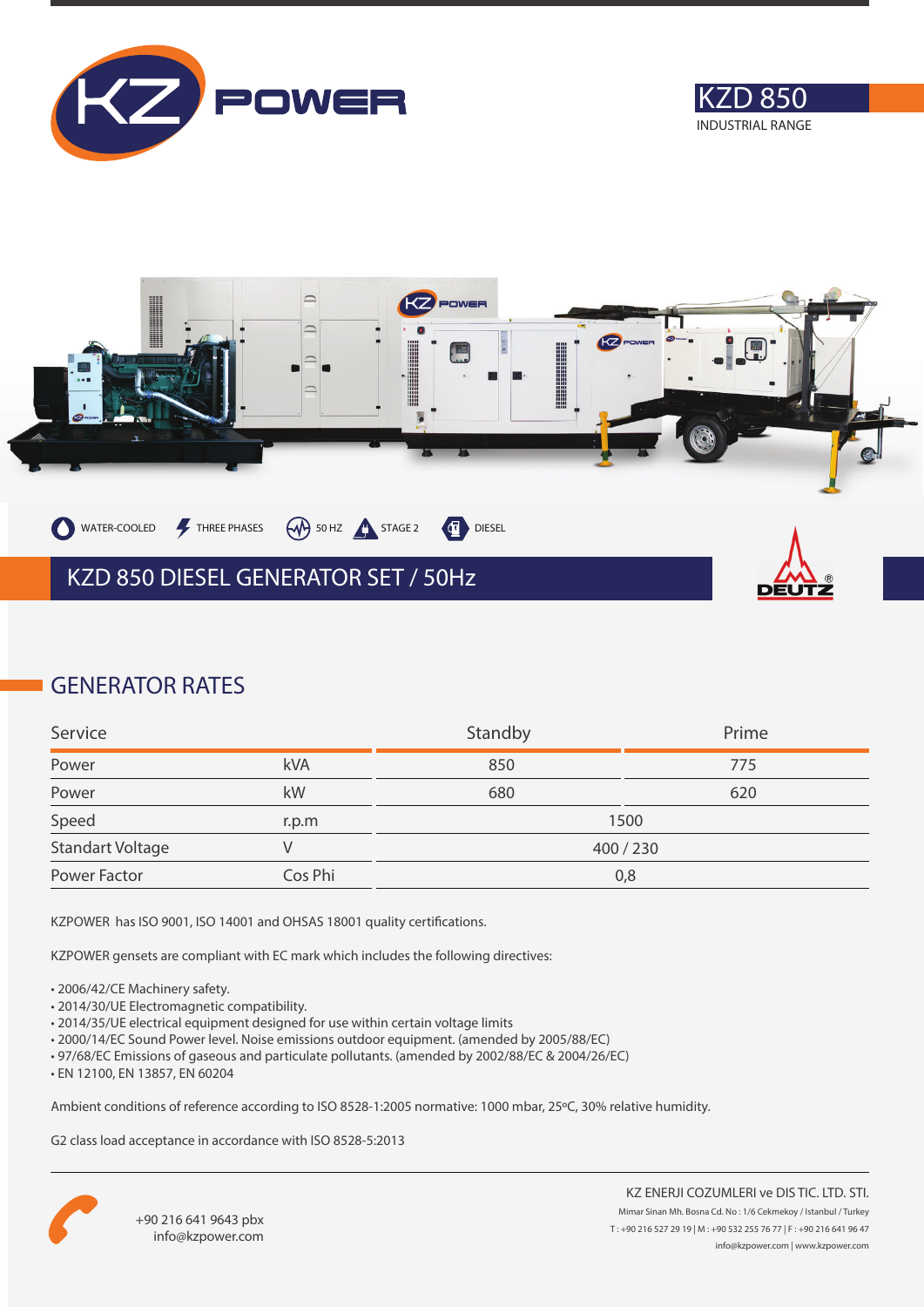



## **SPECIFICATIONS 50HZ / 1.500 rpm**

| Engine                                      |      | Specifications          |  |
|---------------------------------------------|------|-------------------------|--|
| <b>Rated Output</b><br>kW                   |      | 740                     |  |
| Manufacturer                                |      | <b>DEUTZ</b>            |  |
| Model                                       |      | <b>HC12V132ZL</b>       |  |
| <b>Engine Type</b>                          |      | 4 Stroke - Diesel       |  |
| <b>Injection Type</b>                       |      | Direct Injection        |  |
| <b>Aspiration Type</b>                      |      | Turbocharged            |  |
| Number of cylinders and arrangement         |      | In line                 |  |
| Bore and Stroke                             | mm   | 132/145                 |  |
| Displacement                                | L    | 23,812                  |  |
| Cooling System                              |      | WATER + %50 Antifreezze |  |
| Lube Oil Specifications                     |      | ACEA E3,E4,E5 (15W-40)  |  |
| <b>Compression Ratio</b>                    |      | 16.5:1                  |  |
| Fuel Consumption Standby (110%)             | 1/h  | 170,26                  |  |
| Fuel Consumption 100% PRP                   | 1/h  | 154,79                  |  |
| Fuel Consumption 75 % PRP                   | 1/h  | 116,09                  |  |
| Fuel Consumption 50 % PRP<br>1/h            |      | 77,39                   |  |
| Lube oil consumption with full load         |      | < 0, 5                  |  |
| Total oil capacity including tubes, filters | г    | 48                      |  |
| <b>Total coolant capacity</b>               |      | 111                     |  |
| Governor                                    | Type | Electronical            |  |
| Air Filter                                  | Type | Dry                     |  |
|                                             |      |                         |  |

| Alternator                              | Specifications          |
|-----------------------------------------|-------------------------|
| Manufacturer                            | <b>GENTECH</b>          |
| Model                                   | GNT-850                 |
| Poles                                   | $\overline{4}$          |
| Connection type (standard)<br>No.       | Star                    |
| <b>Total Harmonic Content</b>           | $<$ %2                  |
| Insulation                              | H Class                 |
| Enclosure (according IEC-34-5)<br>Class | IP 21/23                |
| Exciter system                          | Self-excited, brushless |
| Voltage regulator                       | A.V.R (Electronic)      |
| <b>Bracket type</b>                     | Single Bearing          |
| Coupling system                         | Flexible disc           |
| Efficiency (%)                          | %94.4                   |
| Voltage Output (VAC)                    | 230/400                 |
| Frequency (Hz)                          | 50                      |

#### Prime Power (PRP):

According to ISO 8528-1:2005, Prime power is the maximum power which a generating set is capable of delivering continuously whilst supplying a variable electrical load when operated for an unlimited number of hours per year under the agreed operating conditions with the maintenance intervals and procedures being carried out as prescribed by the manufacturer. The permissible average power output (Ppp) over 24 h of operation shall not exceed 70 % of the PRP.

#### Emergency Standby Power (ESP):

According to ISO 8528-1:2005, Emergency standby power is the maximum power available during a variable electrical power sequence, under the stated operating conditions, for which a generating set is capable of delivering in the event of a utility power outage or under test conditions for up to 200 h of operation per year with the maintenance intervals and procedures being carried out as prescribed by the manufacturers. The permissible average power output over 24 h of operation shall not exceed 70 % of the ESP.

#### Note:

All data based on operation to ISO 3046/1, BS 5514 and DIN 6271 standard reference conditions.



• All rotating parts are covered by metal mesh against damages • Engine and alternator manufacturer test reports (if provided )

• Heavy duty water cooled diesel engine and brushless alternator • Solid steel base frame with minimum 8 hours base tank and

• AMF Control panel with digital-automatic main control module

Standard Generator Features

anti-vibration mountings

• Residential type silencer • Flexible exhaust compensator • Block water heater unit

• Battery charge redressor. Lead acid battery

• 50c Tropical radiator

• User Manual, Electrical Drawing and Gurantee certificate





+90 216 641 9643 pbx info@kzpower.com

KZ ENERJI COZUMLERI ve DIS TIC. LTD. STI. Mimar Sinan Mh. Bosna Cd. No : 1/6 Cekmekoy / Istanbul / Turkey T : +90 216 527 29 19 | M : +90 532 255 76 77 | F : +90 216 641 96 47 info@kzpower.com | www.kzpower.com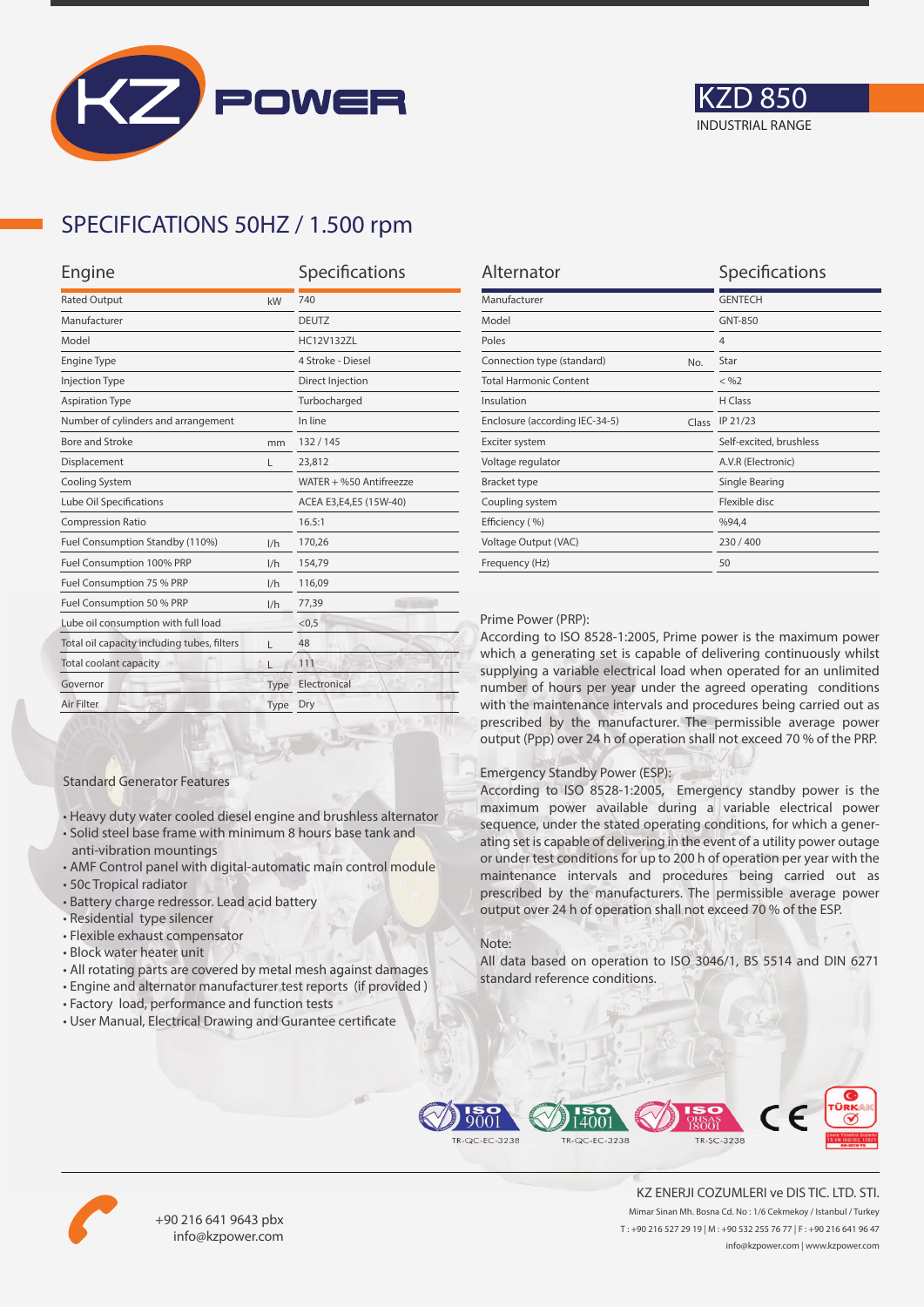



### **DIMENSIONS**





### **OPEN SET**

| WxLxH<br>$\overbrace{\hspace{25mm}}^{}$ | mm | 1900x4000x2865 |
|-----------------------------------------|----|----------------|
| Weight                                  | kg | 4130           |
| <b>Fuel Tank</b>                        |    | 1000           |





### **CANOPIED**

| WxLxH            | mm | 2100x4970x3070 |
|------------------|----|----------------|
| Weight           | kg | 5230           |
| <b>Fuel Tank</b> |    | 1000           |

Sound Proof Canopy Specifications

- Special design for minimizing acoustic level
- Galvanized steel construction further protected by polyester powder coat paint
- Black finish stainless steel locks and hinges
- Control panel viewing window in a lockable access door
- Emergency stop push button (red) mounted on enclosure exterior
- Lifting, drag and jacking points on base frame
- Radiator fill via removable, flush mounted rain cap fitted with compression seal